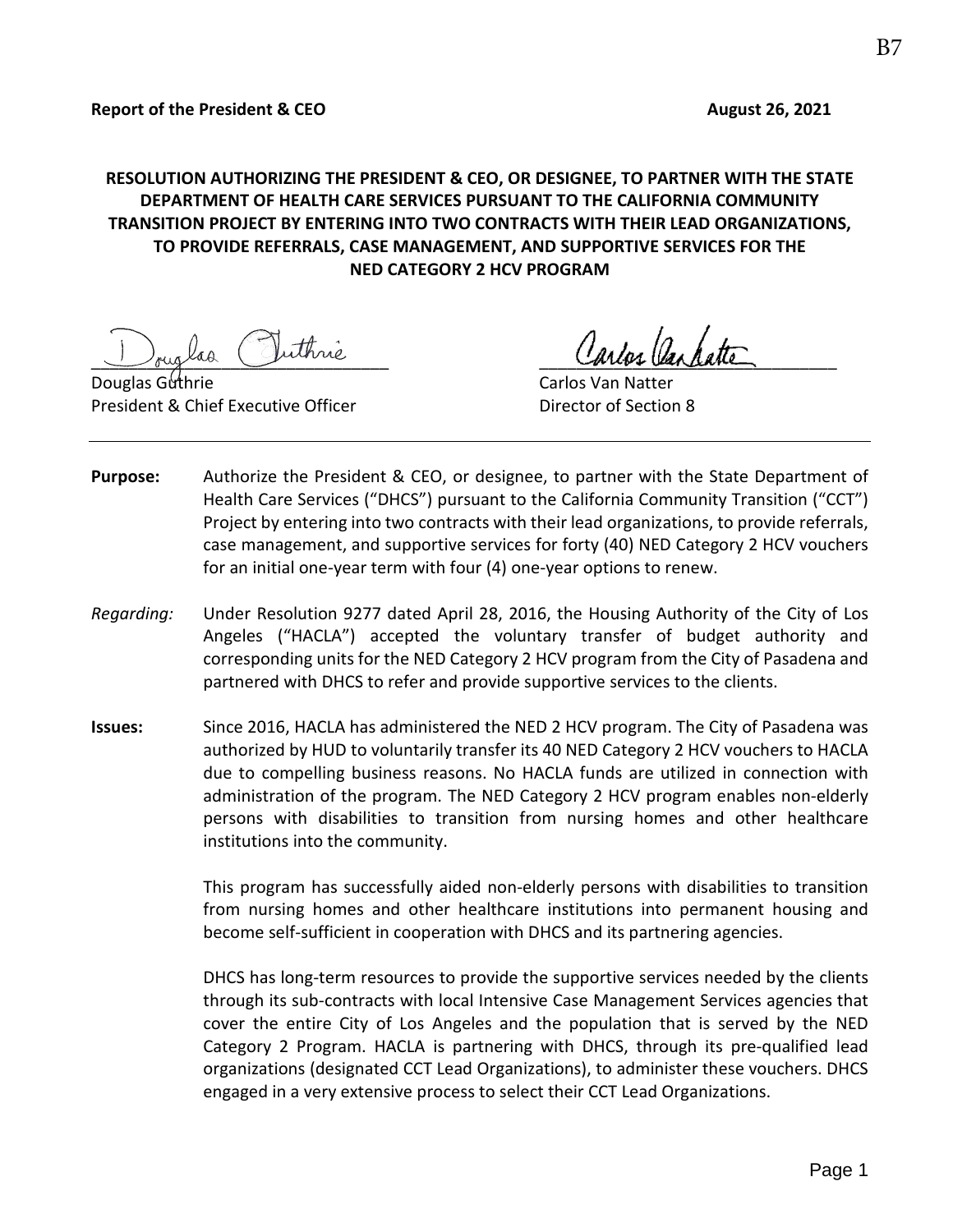## *Information from DHCS*

In January 2007, DHCS was awarded special federal grant number 1LICMS30149 to implement a Money Follows the Person (MFP) Rebalancing Demonstration, known as "California Community Transitions." In 2019, the federal government extended the term of the MFP grant and appropriated additional funding for allocation to state grantees.

DHCS works with designated CCT Lead Organizations to identify eligible Medi-Cal beneficiaries who have continuously resided in state-licensed health care facilities for a period of 90 consecutive days or longer. Facility stays for short-term rehabilitation services reimbursed by Medicare are not counted toward the 90-day required period.

CCT Lead Organizations employ or contract with transition coordinators who work directly with willing and eligible individuals, support networks, and providers to facilitate and monitor beneficiaries' transitions from facilities to the community settings of their choice. Eligible individuals of all ages with physical and mental disabilities have an opportunity to participate in CCT.

## **Vision Plan: PLACE Strategy #4 – Steward Efforts to reduce and alleviate homelessness**

With Board approval, this proposal will result in permanent housing for Non-Elderly persons with Disabilities who are in nursing homes or other healthcare institutions and therefore preventing and alleviating homelessness.

## **PEOPLE Strategy #10 – Increase access to mental health services including peer-to-peer support**

The mental health services provided by the Department of Health Care Services will enable families to obtain and retain permanent housing.

### **PEOPLE Strategy #13 – Improve access to physical health services**

The physical health services provided by the Department of Health Care Services will enable families to obtain and retain permanent housing.

**Funding:** The Chief Administrative Officer confirms the following:

*Source of Funds:* HUD will provide administrative fees to run the program.

### **Environmental Review:** Not applicable.

**Section 3:** Not applicable.

**Attachments:** Resolution